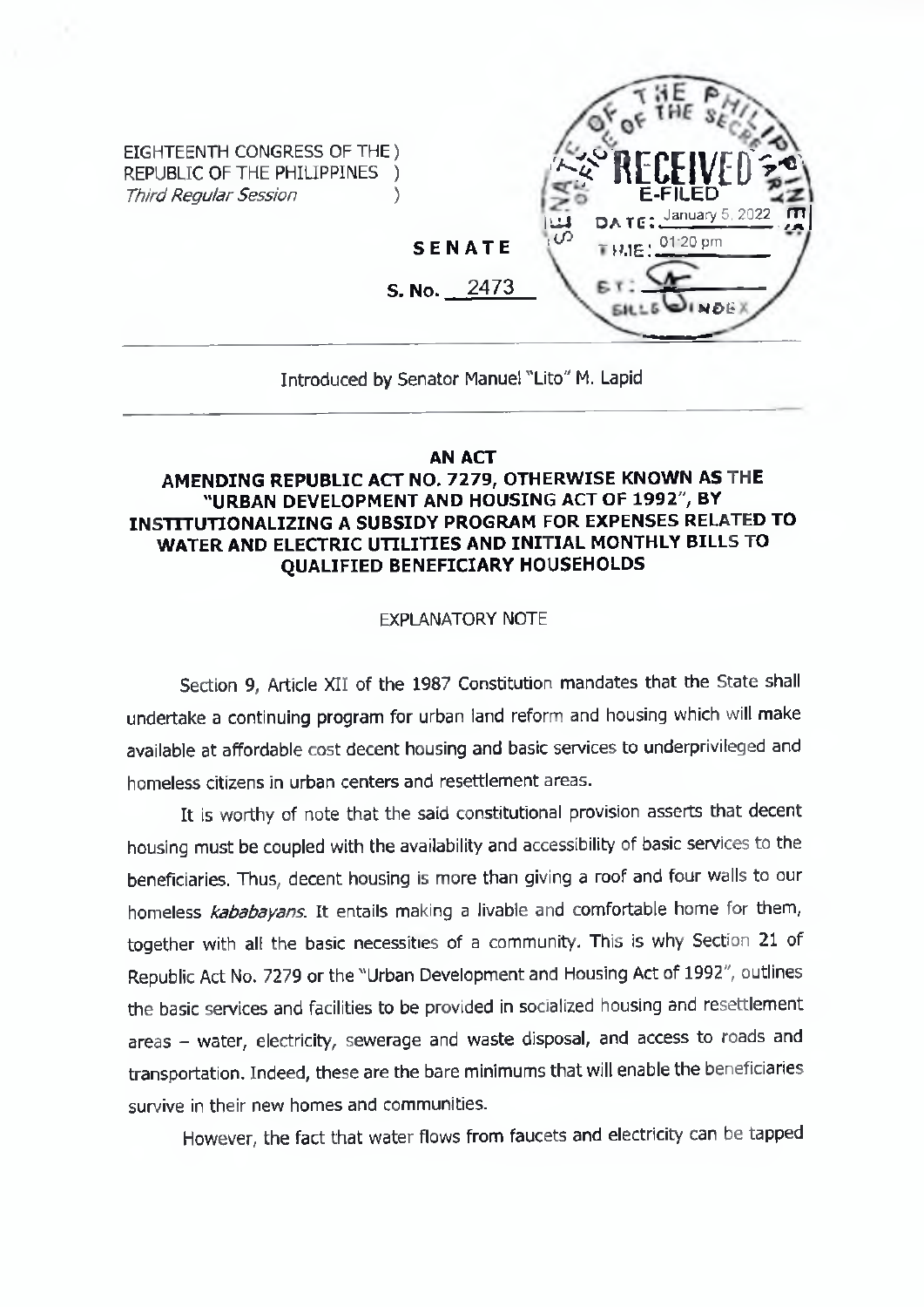from poles is not sufficient for some of the poorest and underprivileged beneficiaries. Uprooted from their previous settlements, many, if not all of them, \will have no work or means of livelihood. Their meager savings and on-hand cash will be mostly devoted to furnishing their empty housing units, or worse, just buying food to avert hunger. It is therefore necessary that government assistance must not end at the point that keys to their houses are turned over to them.

This proposed measure aims to institutionalize a subsidy program that will cover expenses related to water and electric utilities such as pipes and wiring installation, purchase of basic fixtures like faucets, outlets and light bulbs, etc., as well as initial bills payments for at least three (3) months, for beneficiary households who have no employed members, or who have an aggregate monthly income equal to or less than the applicable minimum wage. This subsidy program will be the responsibility of local government units, with the support and assistance of relevant national government agencies, government financial institutions, and government-owned and -controlled corporations.

Water and electricity connection is virtually useless if the beneficiary households do not have the means and facilities to enjoy the same, or if after a few months, they are forced to default on their bills and get disconnected. The subsidy envisioned by this bill will enable our housing beneficiaries to tide over and survive at least for the first few months of their transfer and stay in their new homes.

In view of this, early passage of this bill is sought.

*u UTO"* **M. LAPID** *Senator*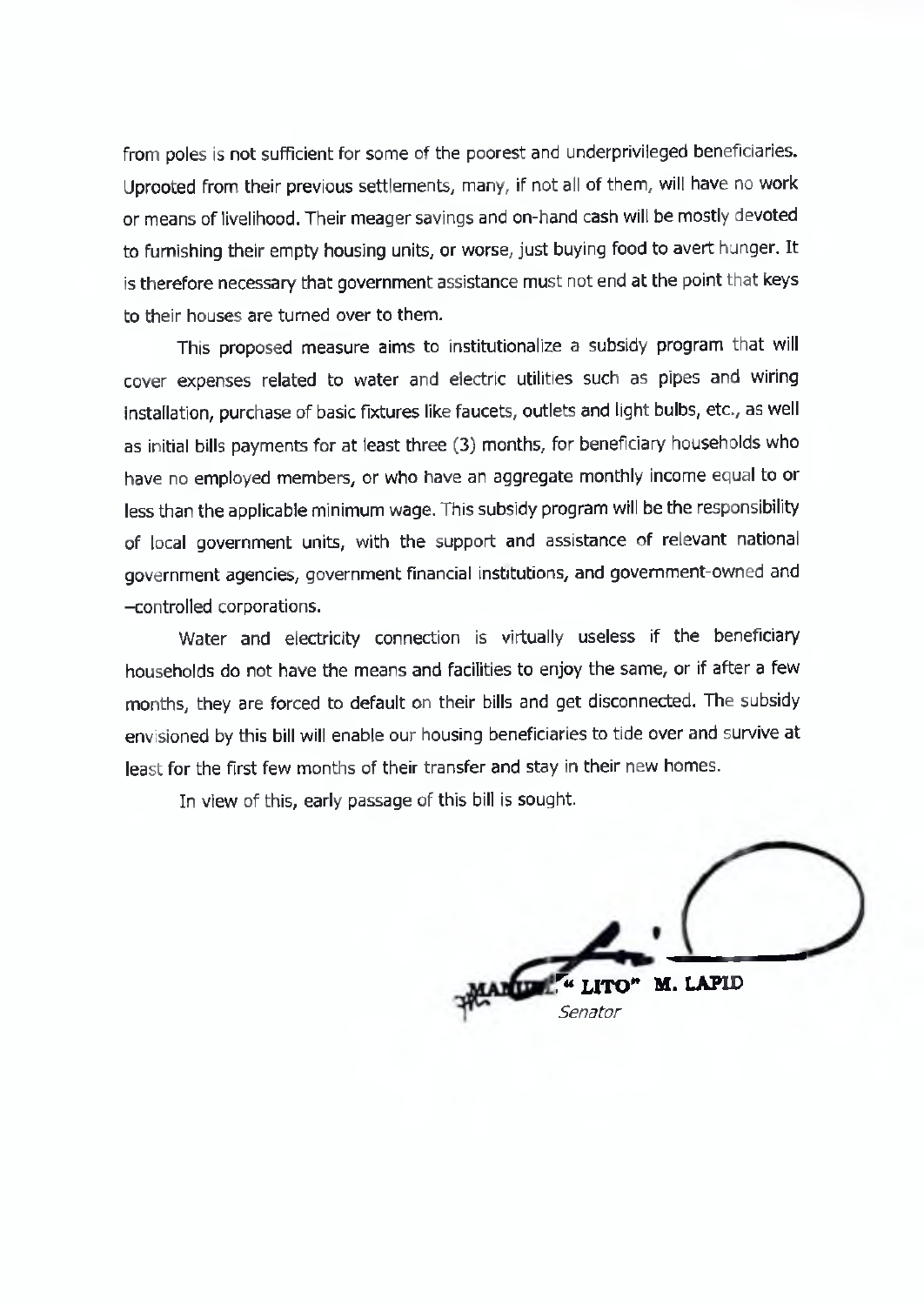

# Introduced by Senator Manuel "Lito" M. Lapid

# **AN ACT**

# **AMENDING REPUBLIC ACT NO. 7279, OTHERWISE KNOWN AS THE "URBAN DEVELOPMENT AND HOUSING ACT OF 1992", BY INSTITUTIONALIZING A SUBSIDY PROGRAM FOR EXPENSES RELATED TO WATER AND ELECTRIC UTILITIES AND INITIAL MONTHLY BILLS TO QUALIFIED BENEFICIARY HOUSEHOLDS**

*Be It* enacted by the Senate and the House of Representatives in the Philippines *in Congress assembled:*

|                 | Section 1. Section 21 of Republic Act No. 7279, otherwise known as the "Urban |
|-----------------|-------------------------------------------------------------------------------|
| $\overline{2}$  | Development and Housing Act of 1992", is hereby amended to read as foilows:   |
| 3               |                                                                               |
| 4               | SEC. 21. Basic Services. - Socialized housing or resettlement                 |
| 5               | areas shall be provided by the local government unit or the                   |
| 6               | National Housing Authority in cooperation with the private                    |
| 7               | developers and concerned agencies with the following basic                    |
| 8               | services and facilities:                                                      |
| 9               | (a) Potable water;                                                            |
| 10              | (b) Power and electricity and an adequate power distribution                  |
| $\overline{11}$ | system;                                                                       |
| 12              | (c) Sewerage facilities and an efficient and adequate solid                   |
| 13              | waste disposal system; and                                                    |
| 14              |                                                                               |
| 15              | (d) Access to primary roads and transportation facilities.                    |
| 16              |                                                                               |
|                 |                                                                               |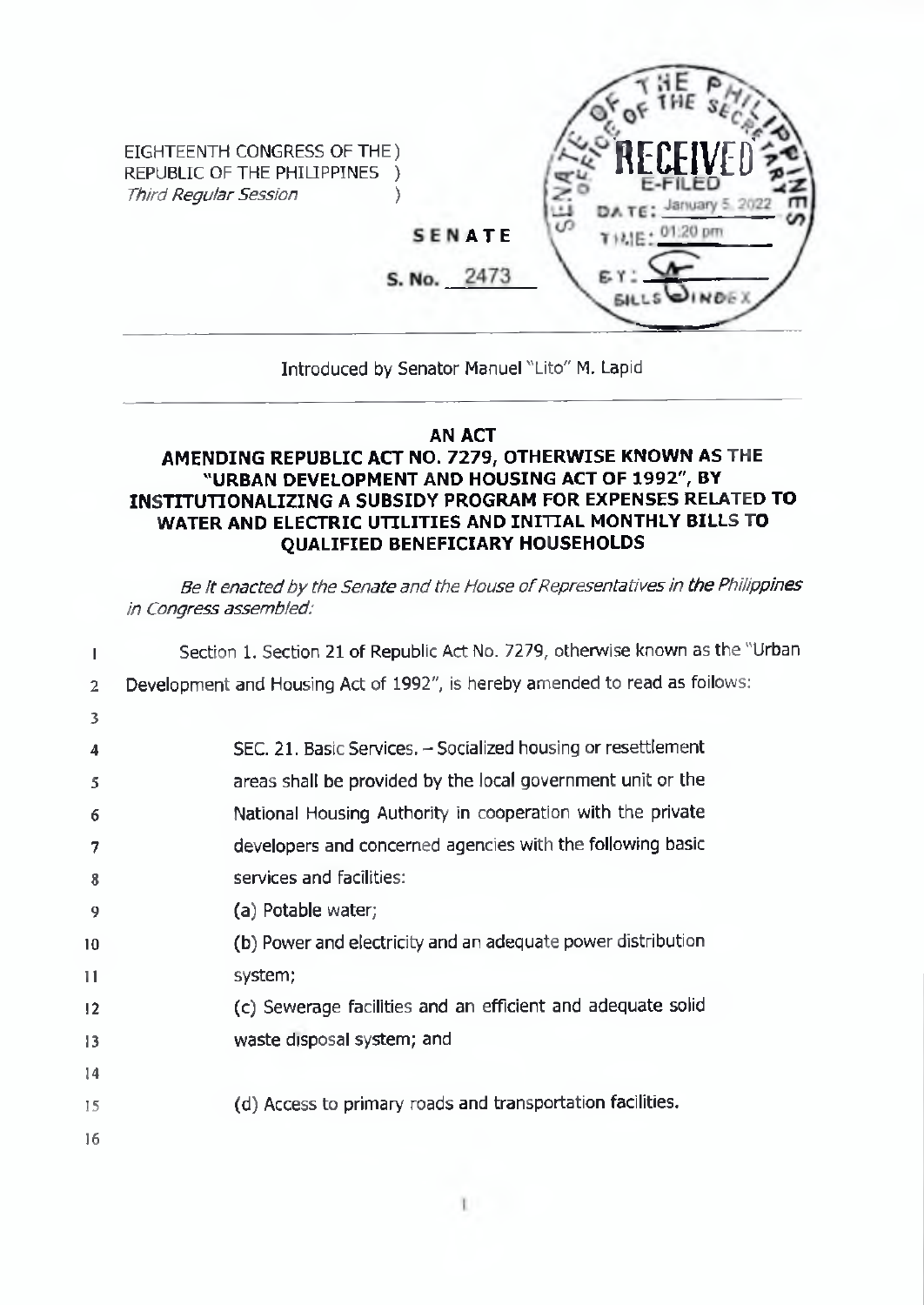The provisions of other basic services and facilities such as health, education, communications, security, recreation, relief and welfare shall be planned and shall be given priority for implementation by the local government unit and concerned agencies in cooperation with the private sector and the beneficiaries themselves.

8 **9 10 11 12 13** 14 15 16 17 **18 19 20 21 22 23** 24 **25 26 27 28 29** The local government unit, in coordination with the concerned national agencies, shall ensure that these basic services are provided at the most cost-efficient rates, and shall set a mechanism to coordinate operationally the thrusts, objectives and activities of other government agencies concerned with providing basic services to housing projects. AS FAR AS PRACTICABLE, THE LOCAL GOVERNMENT UNIT, WITH THE SUPPORT OF THE RELEVANT NATIONAL GOVERNMENT AGENCIES, GOVERNMENT FINANCIAL INSTITUTIONS, AND GOVERNMENT-OWNED OR -CONTROLLED CORPORATIONS, SHALL PROVIDE SUBSIDIES TO COVER EXPENSES RELATED TO WATER AND ELECTRIC UTILITIES SUCH AS PIPES AND WIRING INSTALLATION, PURCHASE OF BASIC FIXTURES LIKE FAUCETS, OUTLETS AND LIGHT BULBS, ETC., AS WELL AS INITIAL BILLS PAYMENT FOR AT LEAST THREE (3) MONTHS, FOR BENEFICIARY HOUSEHOLDS WHO HAVE NO EMPLOYED MEMBERS, OR WHO HAVE AN AGGREGATE MONTHLY INCOME EQUAL TO OR LESS THAN THE APPUCABLE MINIMUM WAGE.

**30**

1

2

3 4

**5**

6 7

**31 32** Section 2. *Repealing Clause. -* All laws, presidential decrees, executive orders, proclamations, rules and regulations, or any part thereof, which are inconsistent with